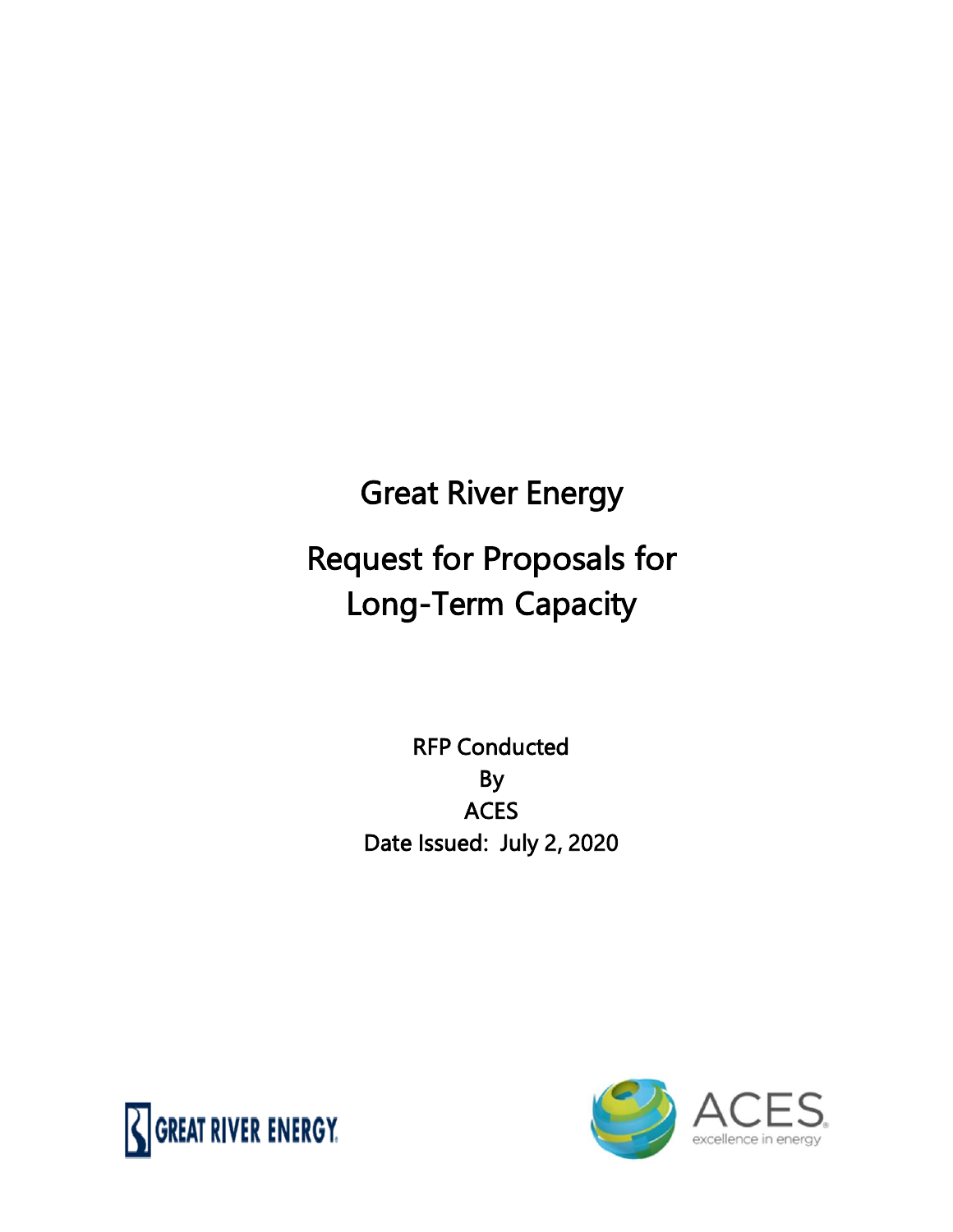#### **Contents**

| $1_{\cdot}$    |                                                                       |
|----------------|-----------------------------------------------------------------------|
| 1.1            | $\label{eq:1} Introduction. 3$                                        |
| 1.2            |                                                                       |
| 2.             |                                                                       |
| 2.1            |                                                                       |
| 2.2            |                                                                       |
| 3.             |                                                                       |
| 4.             |                                                                       |
| 5.             |                                                                       |
| 6.             | Initial Evaluation, Shortlist, Proposal Affirmation and Negotiations6 |
| 7 <sub>1</sub> |                                                                       |
|                | Appendices (Also Available on the Website Indicated Below)            |

- Appendices (Also Available on the v<br>A Motice of Intent to Respond
- B Respondent Qualification Form
- C Product Pricing

RFP Website: https://www.acespower.com/gre2020rfp/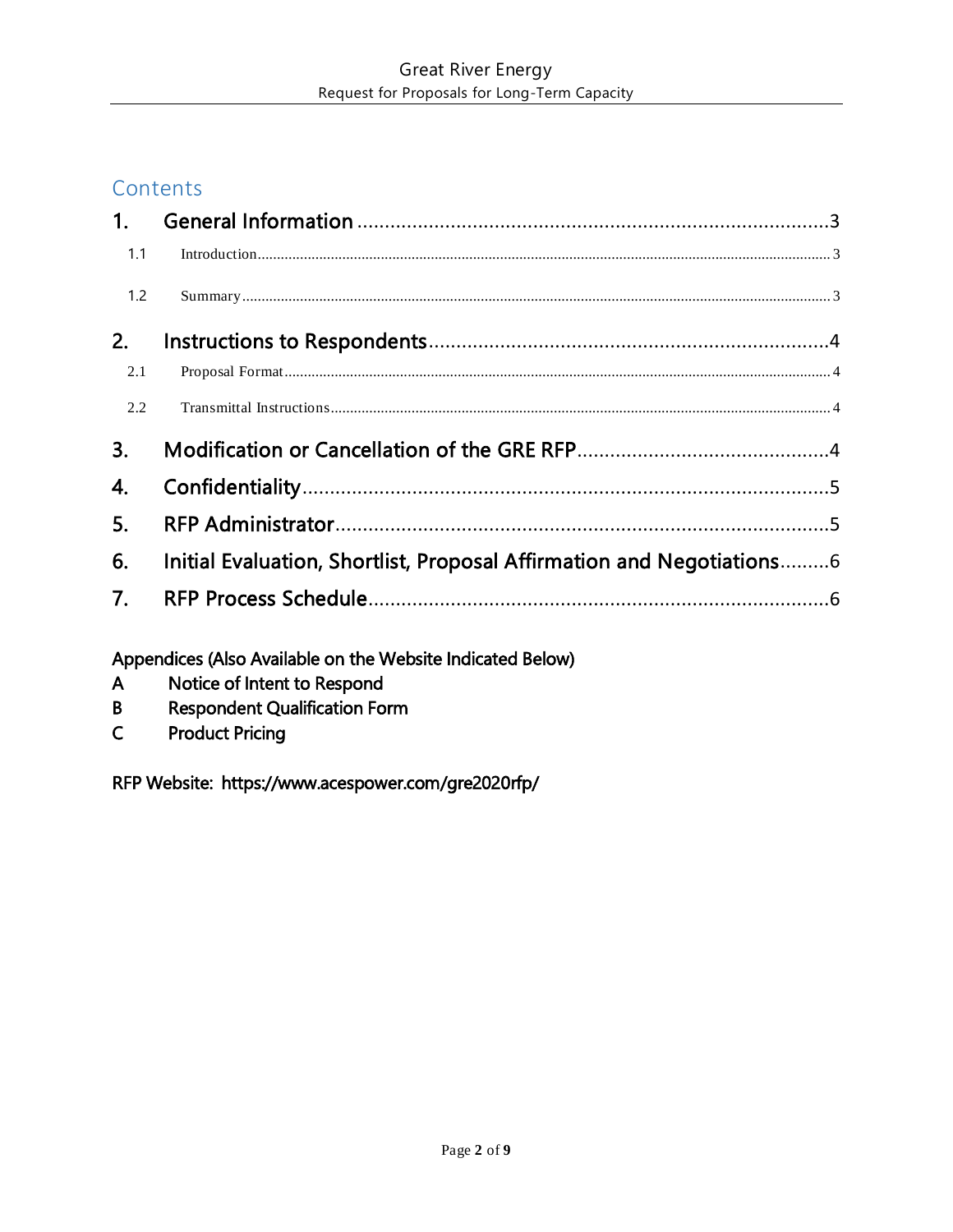## <span id="page-2-0"></span>1. General Information

#### <span id="page-2-1"></span>1.1 Introduction

Great River Energy (GRE) is the second largest electric utility in Minnesota and the fourth largest generation and transmission cooperative in the United States in terms of assets. GRE is owned by the 28 distribution member-owner cooperatives it serves. GRE participates in MISO as a market participant, transmission owner, and transmission customer.

GRE is not required to seek Minnesota Public Utilities Commission (MPUC) approval for power purchase agreements (PPA). GRE Board approval is required for PPA terms longer than 3-years and GRE member-owner approval for PPA terms longer than 5-years.

#### <span id="page-2-2"></span>1.2 Summary

GRE is requesting proposals from Respondents for Midcontinent Independent System Operator (MISO) accredited capacity. GRE is seeking offers for the following:

- Buyer: Great River Energy (GRE)
- Seller: Respondent
- Product:
	- o Capacity; annual Zonal Resource Credits (ZRC) only;
		- GRE will consider associated energy structures;
	- o ZRCs must be registered in MISO's Module E, or any successor mechanism, and will need to be transferred from Respondent to GRE in MISO's Module E in accordance to MISO deadlines.
- Term:
	- o Up to 5 years (MISO Planning Year (PY) 2022/2023 through PY 2026/2027 is preferred;
	- o Minimum term of 1 year, and
	- o Offers may have option for a term longer than 5 years.
- Quantity:
	- o Up to 325 MW;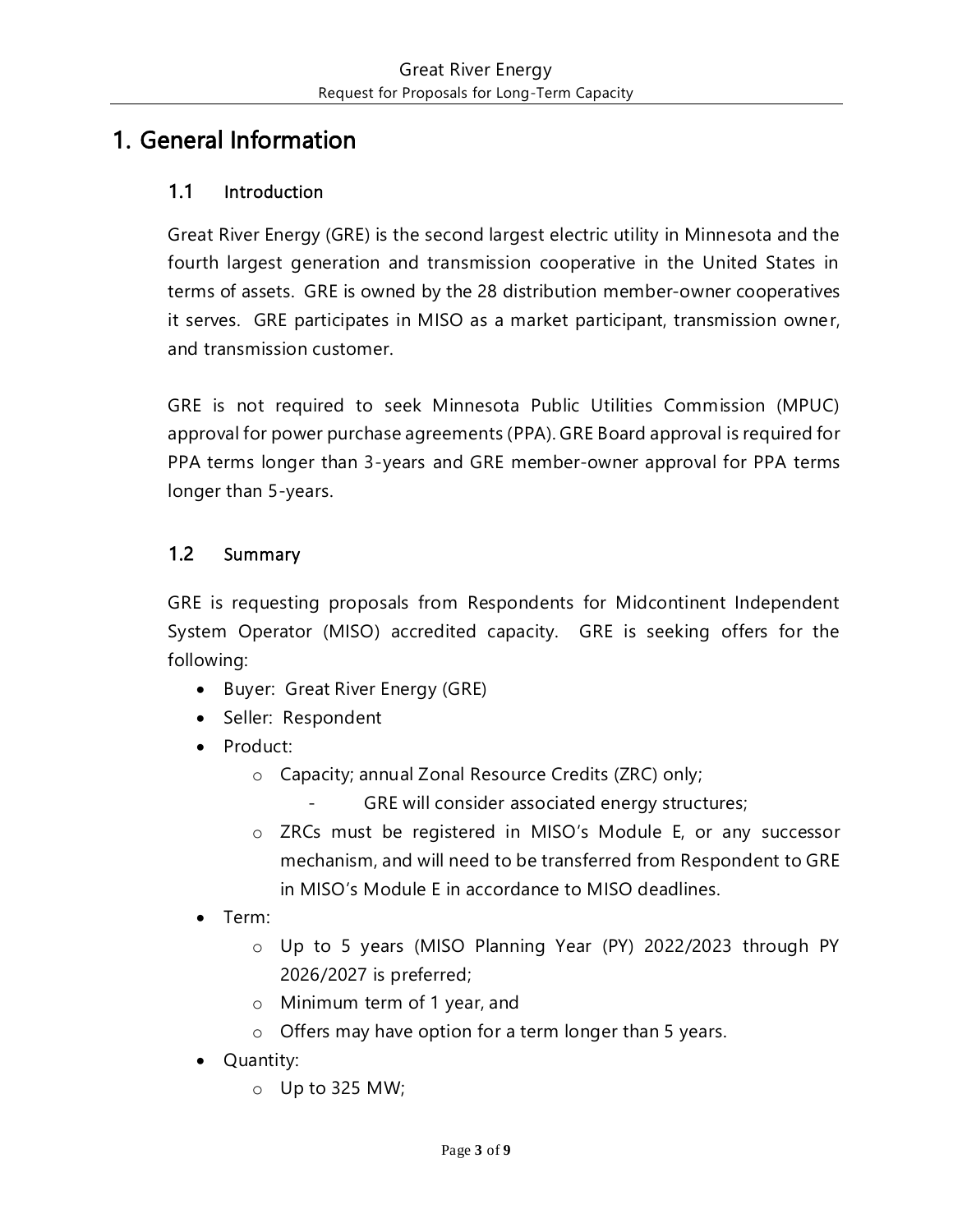- Location:
	- o MISO Zone 1; and
	- o Within the "Up to 325 MW" quantity, GRE is willing to accept up to 50 MW in MISO Zone 3.

## <span id="page-3-0"></span>2. Instructions to Respondents

#### <span id="page-3-1"></span>2.1 Proposal Format

Requested proposal information may be submitted in Adobe Acrobat (.pdf) or Microsoft Word (.docx) format.

Proposal information must be supplied electronically as requested in the forms supplied in the Appendices.

#### <span id="page-3-2"></span>2.2 Transmittal Instructions

- Notice of Intent Respondents must submit this form by 5:00 PM Central Prevailing Time on Friday, July 17, 2020. Notice of intent must be submitted electronically by email by the due date.
- Respondent Qualification and Product Pricing Forms Respondents must submit these forms by 5:00 PM Central Prevailing Time on Friday, July 31, 2020. Proposals must be submitted electronically by email by the due date.

Emailed forms should be sent to [gre2020rfp@acespower.com](mailto:gre2020rfp@acespower.com) and include the words "GRE 2020 Capacity RFP" in the subject line.

### <span id="page-3-3"></span>3. Modification or Cancellation of the GRE RFP

GRE reserves the right, without qualification, to select or reject any proposals. GRE may request additional information to complete its evaluations. Respondents who submit proposals do so without recourse against GRE for rejection or failure to execute an agreement for any reason. GRE will not reimburse any cost incurred in the preparation or submission of a proposal or any subsequent negotiations regarding a proposal. GRE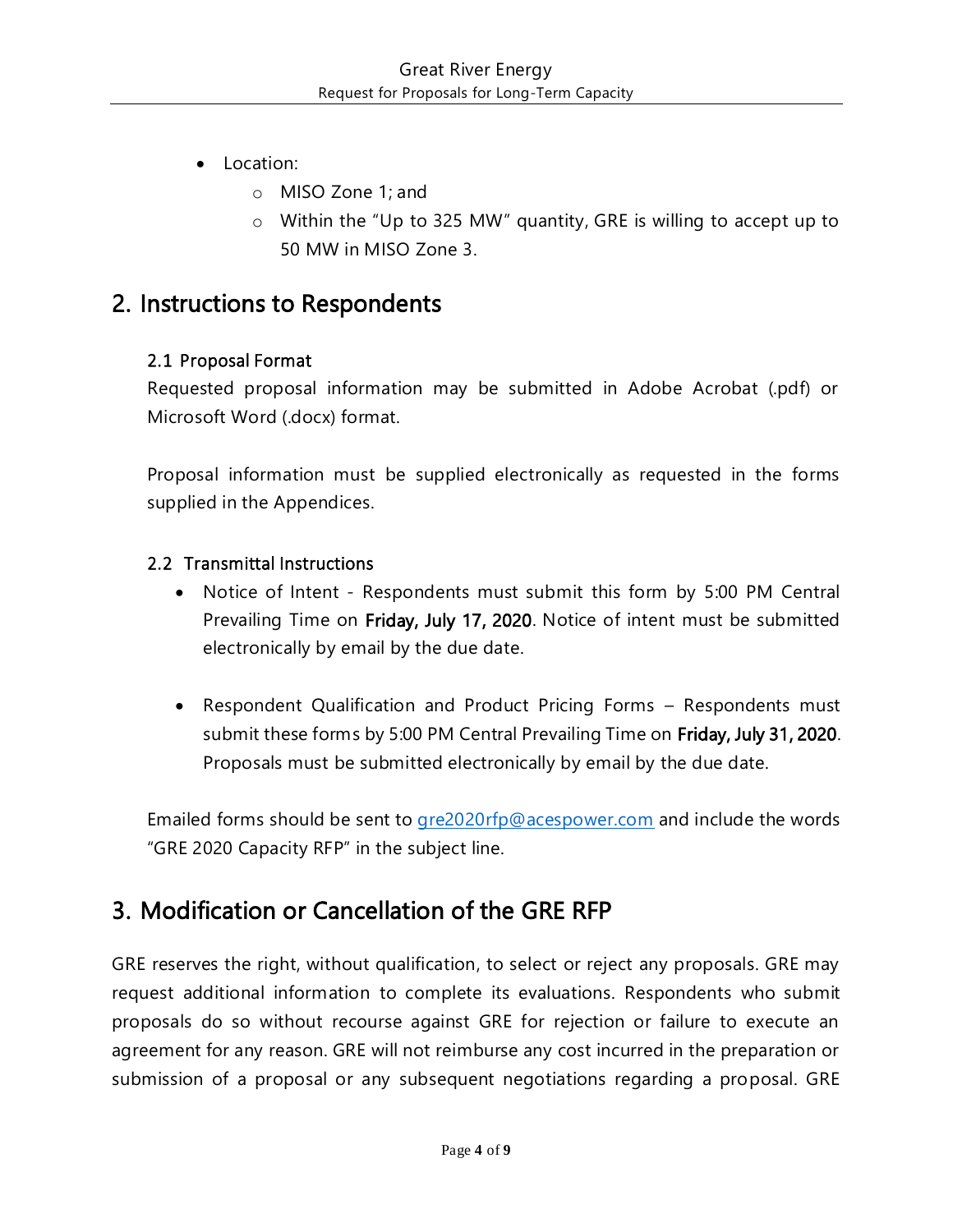reserves the right to terminate this RFP process at any time, without notice and with no obligation to purchase or continue negotiations.

## <span id="page-4-0"></span>4. Confidentiality

GRE will use reasonable efforts to protect Respondent's confidential information provided that such information is clearly identified as follows:

- Mark "Confidential Information" on each page containing such information; and
- Highlight or shade the specific confidential information on the marked page.

A blanket statement that an entire page or the entire proposal is confidential will not be considered clear indication and may result in rejection of the proposal.

Notwithstanding the foregoing, GRE may disclose information that has been designated as confidential if GRE determines, in its sole discretion, that disclosure is necessary to comply with any applicable law or order of a governmental authority with competent jurisdiction. GRE reserves the right to disclose proposals to its Board, consultants, counsel, or financiers for the purpose of assisting GRE in evaluating proposals.

## <span id="page-4-1"></span>5. RFP Administrator

The duties of the RFP Administrator will be performed by Alliance for Cooperative Energy Services Power Marketing LLC (ACES).

As RFP Administrator, ACES' business model provides an established infrastructure of independent energy management practices that supports the verification of, and compliance with, applicable processes, policies, and procedures. ACES manages a significant amount of confidential data through a combination of specific internal guidelines, the company's independent control group, the company's corporate compliance manager, and periodic reporting to the Board of Directors Risk Oversight And Audit Committee. ACES takes its obligations regarding the maintenance of Confidential Information very seriously and will handle all Confidential Information with the highest professional regard.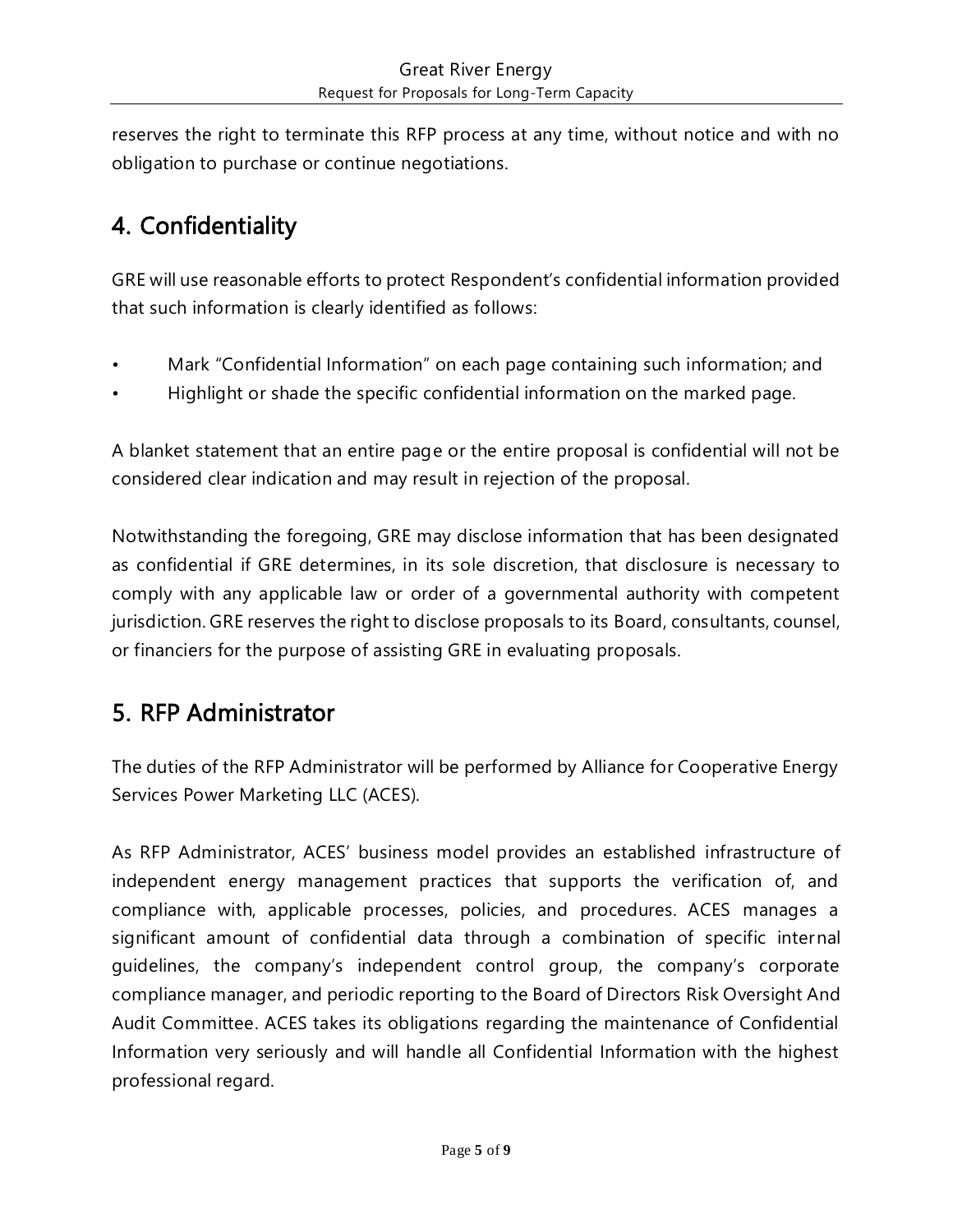## <span id="page-5-0"></span>6. Initial Evaluation, Shortlist, Proposal Affirmation, and **Negotiations**

GRE will evaluate proposals based on the criteria identified in Appendices A-C. GRE may request supplemental information as necessary to complete its evaluation. Upon completion of the initial evaluation, GRE will develop a shortlist of proposals.

Prior to beginning negotiations, shortlisted Respondents will be required to affirm the following:

- The information provided in the proposal remains accurate and complete.
- The proposed price is valid through October 31, 2020.
- All Respondents whose approval is required for execution of a contract with GRE have been identified and will be directly represented in any preliminary discussions and subsequent negotiations with GRE.
- Identification and timeline for any approvals needed by Respondent for execution of a contract with GRE.
- GRE Board and member-owner approvals of certain PPAs may be required depending on the negotiated terms.
	- o Given a reasonable progression of negotiations, GRE anticipates this approval process can be completed in Q4, 2020, if needed.

#### <span id="page-5-1"></span>7. RFP Process Schedule

| <b>RFP Issued</b>          | July 2, 2020    |  |
|----------------------------|-----------------|--|
| Notice of Intent Due       | July 17, 2020   |  |
| Proposals Due              | July 31, 2020   |  |
| Notification of Short List | August 31, 2020 |  |
| Targeted Execution of PPA  | Q4, 2020        |  |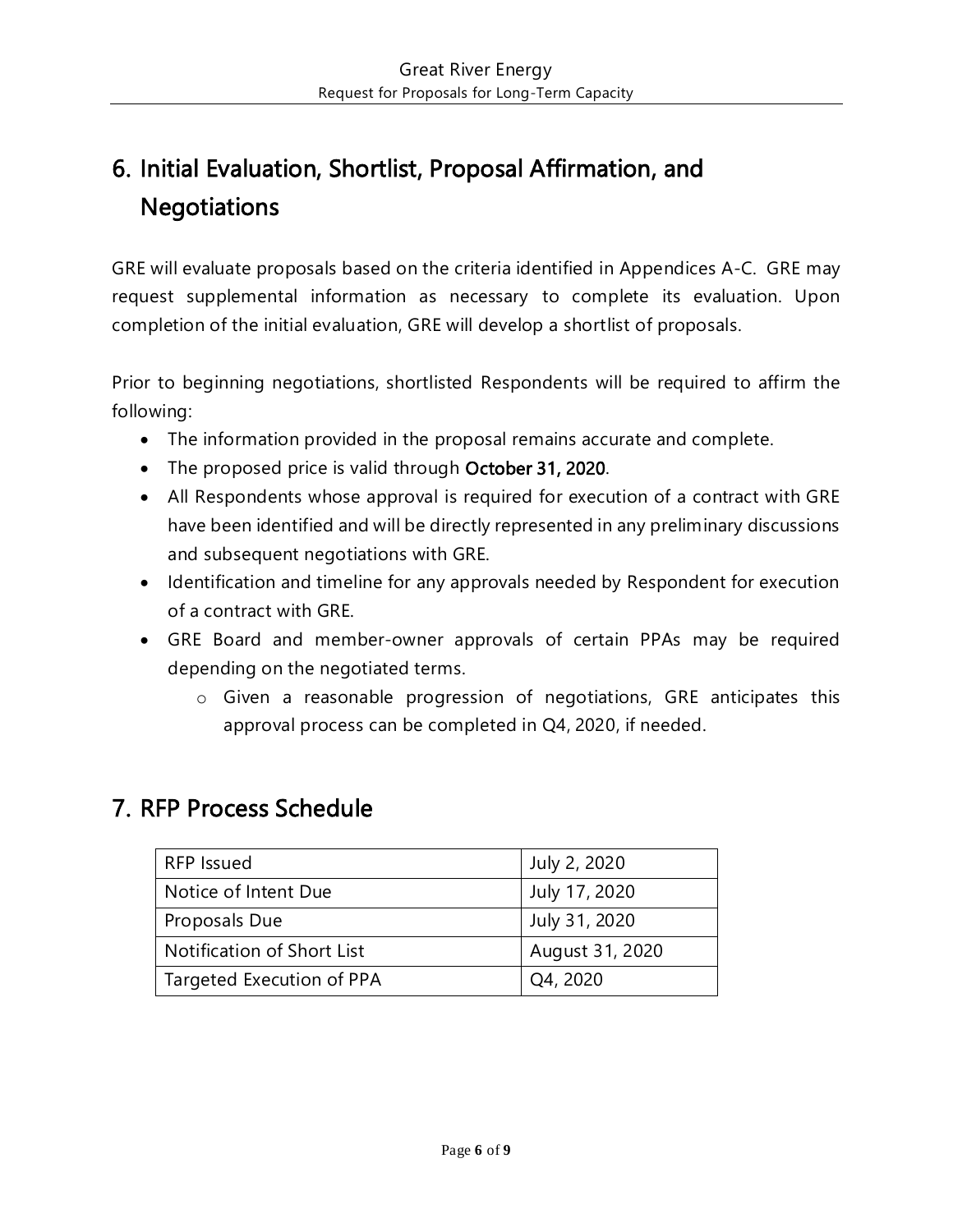## Appendix A - Notice of Intent to Respond

| <b>Company Name</b>                  |                        |                   |
|--------------------------------------|------------------------|-------------------|
|                                      |                        |                   |
| <b>Address</b>                       |                        |                   |
|                                      |                        |                   |
|                                      |                        |                   |
| <b>City</b>                          | <b>State</b>           | Zip               |
|                                      |                        |                   |
| <b>Company Representative Name</b>   |                        |                   |
|                                      |                        |                   |
| Signature                            |                        |                   |
|                                      |                        |                   |
|                                      |                        |                   |
|                                      |                        |                   |
| <b>Email</b>                         | <b>Office Phone</b>    | <b>Cell Phone</b> |
|                                      |                        |                   |
|                                      |                        |                   |
| MISO Planning Resource Zone (1 or 3) | <b>ZRC Amount (MW)</b> |                   |
|                                      |                        |                   |
|                                      |                        |                   |
|                                      |                        |                   |
|                                      |                        |                   |
|                                      |                        |                   |
|                                      |                        |                   |
| Notes (as appropriate)               |                        |                   |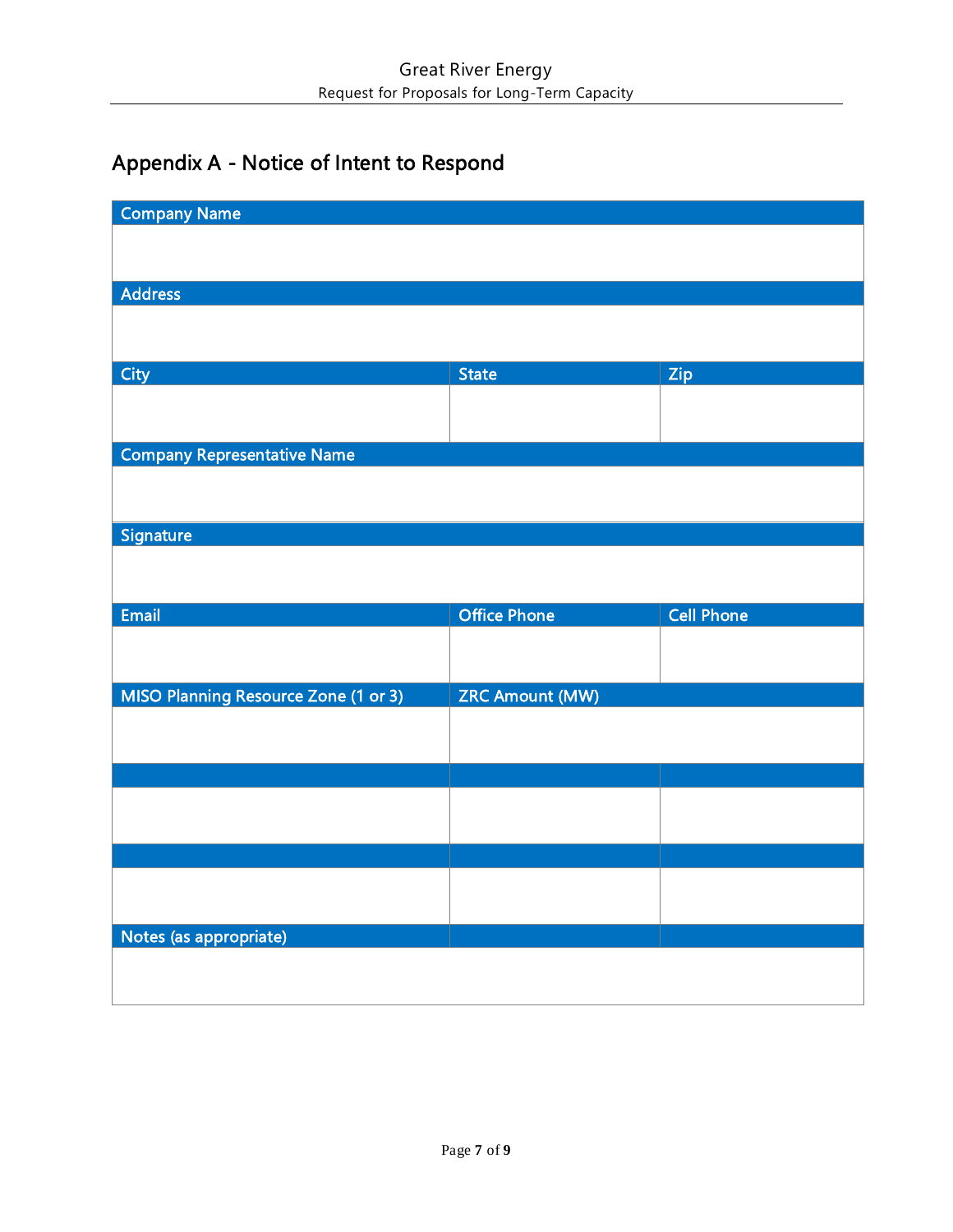## Appendix B – Respondent Qualification Form

| <b>Company Name</b>                                                       |                                           |                   |  |  |
|---------------------------------------------------------------------------|-------------------------------------------|-------------------|--|--|
|                                                                           |                                           |                   |  |  |
| <b>Address</b>                                                            |                                           |                   |  |  |
|                                                                           |                                           |                   |  |  |
|                                                                           |                                           |                   |  |  |
| <b>City</b>                                                               | <b>State</b>                              | Zip               |  |  |
|                                                                           |                                           |                   |  |  |
|                                                                           |                                           |                   |  |  |
| <b>Company Representative Name</b>                                        |                                           |                   |  |  |
|                                                                           |                                           |                   |  |  |
| Signature                                                                 |                                           |                   |  |  |
|                                                                           |                                           |                   |  |  |
|                                                                           |                                           |                   |  |  |
| Email                                                                     | <b>Office Phone</b>                       | <b>Cell Phone</b> |  |  |
|                                                                           |                                           |                   |  |  |
|                                                                           |                                           |                   |  |  |
| <b>Financial Rating</b><br>(S&P/Moody's), if none, please disclose as NA. | <b>Company Website Link to Financials</b> |                   |  |  |
|                                                                           |                                           |                   |  |  |
|                                                                           |                                           |                   |  |  |
|                                                                           |                                           |                   |  |  |